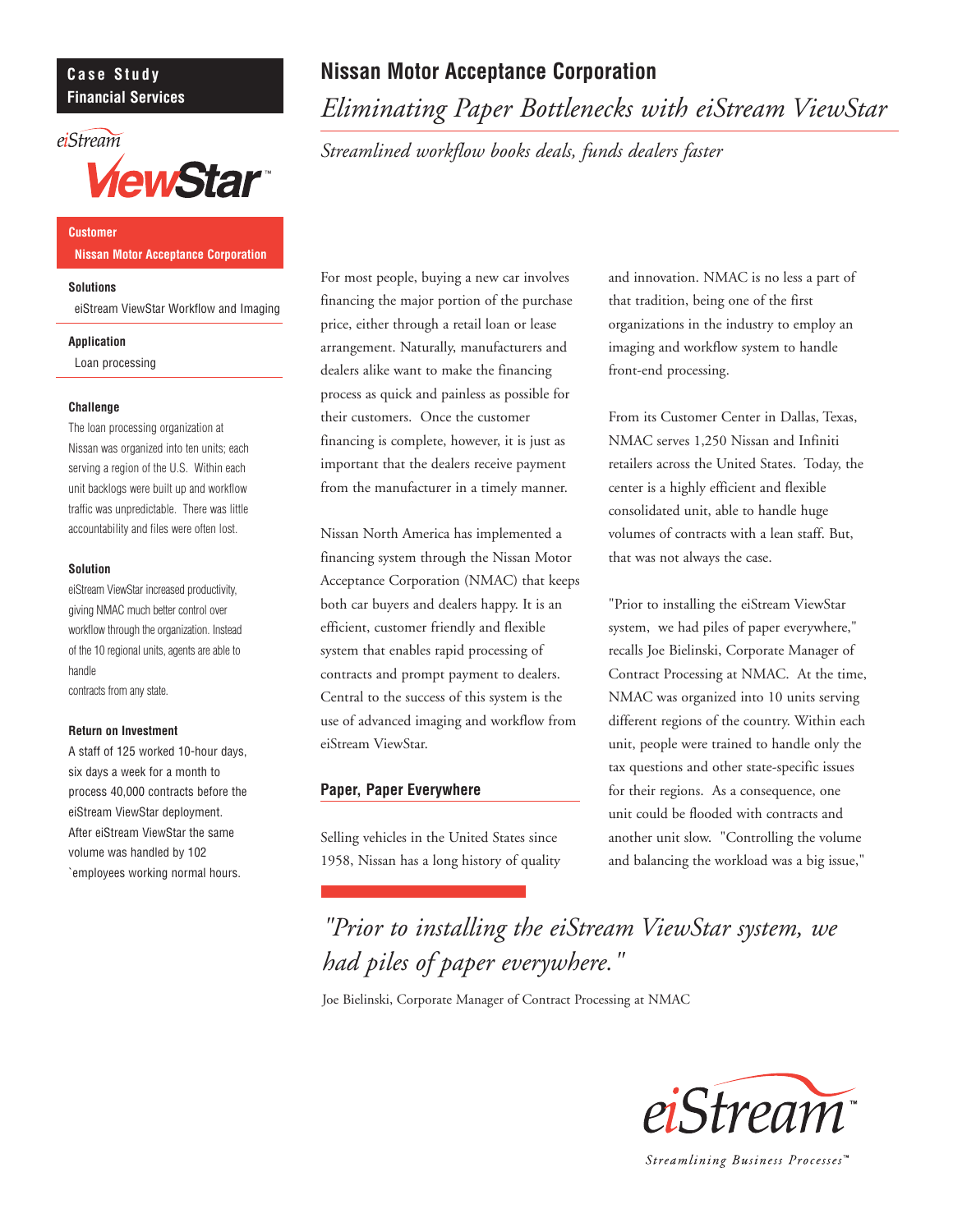continues Bielinski. "Our old way of doing things was inflexible and it was very difficult to keep track of where a contract was at any point in time. Plus, it was easy for documents to get misfiled, routed to the wrong unit, stuck in a drawer or misplaced."

"If a dealer called and we needed to find a particular contract, it would be very time consuming to locate that contract," adds Maria Rios, Credit Analyst. "In addition, Nissan requires us to keep track of our volume, so at certain times throughout the day, we had to manually count the number of contracts on everybody's desks. That also took a lot of time."

## **Streamlining the Process**

Imaging and workflow have transformed NMAC into a tight, highly efficient organization. "eiStream ViewStar was the solution to the problems we faced with our old manual process, enabling us to improve productivity and customer service dramatically," states Bielinski.

Now, as contracts come into the mail room, they are bar-coded, scanned, and indexed. The images are then immediately routed into queues for processing. Moreover, instead of dividing the work among ten units based on state or region, NMAC has what Bielinski refers to as "universal agents;" that is, all agents are universally available to handle contracts for any state. That's because the eiStream ViewStar system enables NMAC to define key questions and action items tied to each contract. For example, a contract from a dealer in Oklahoma will prompt the agent with tax and other questions pertinent to that state. The

agent is then able to review the contract for compliance and move it through the rest of the process more efficiently. eiStream ViewStar is integrated with NMAC's credit system to facilitate a seamless process of obtaining credit approval, reviewing contracts, creating receivables, and triggering electronic funds transfer to pay dealers.

Tracking and locating contracts is now much easier, thanks to eiStream ViewStar. "We can easily locate a contract, determine the date and time we received it, review its history, and see where it stands in the process," reports Kim McMillon-Williams, Senior Processor. "Before eiStream ViewStar, if a dealer called from New Jersey, we'd go over to the unit handling New Jersey to find the contract, but there might be five agents in that unit, so it was difficult to determine who had the contract. Now, we simply enter the customer's Social Security number or account number and the contract comes up right away on-screen."

The need to manually count contracts to determine volume has also been eliminated. "We now get counts at any point throughout the day and they're accurate to within 15 minutes of real time," points out Bielinski. "So even with contracts coming in constantly, we're able to know exactly what we have in the queues."

## **Improving Productivity**

One of the most dramatic results of implementing eiStream ViewStar has been the increase in productivity, best illustrated by comparing two very high-volume periods: one before and one after eiStream ViewStar. In the first instance, NMAC received

*"I would estimate we'll be able to process an additional 8,000 - 9,000 contracts with the same staff."*

Joe Bielinski, Corporate Manager of Contract Processing at NMAC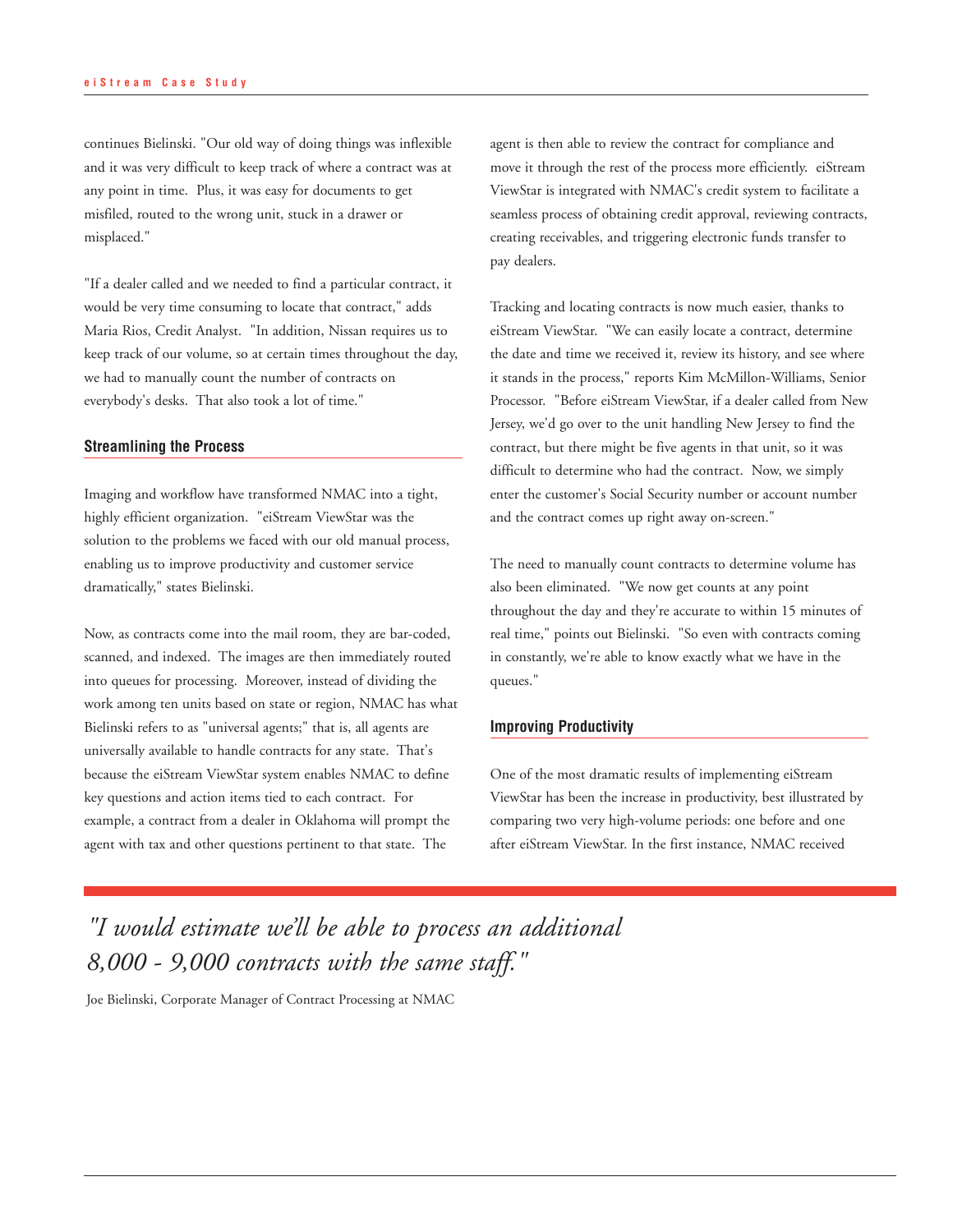approximately 40,000 contracts in a single month. To handle the load, a staff of 125, along with additional temporary helpers, worked six days a week, 10 hours per day throughout the month processing contracts. More recently, when a similar volume of contracts came in, the same work was performed by just 102 people working mostly normal hours and only one Saturday. There was even time enough to still enjoy a one-day holiday that month.

"eiStream ViewStar really made a big difference in our productivity," affirms Bielinski. "Plus, it enables us to work smarter. For example, it used to take us a long time to respond to dealership questions — we typically took a message and called them back when we had an answer. Now, we can answer questions right on the phone because the contract information is right there on the screen."

eiStream ViewStar also affords NMAC greater control and accountability for the work being done. The volume of contracts is more easily balanced among the agents, keeping the flow of work more steady. Without the need to interrupt work to manually count contracts, agents are able to stay focused on the task at hand. And management reports provide important insight into individual productivity to identify issues and prevent bottlenecks.

"We have individual productivity reports the show us how much work each agent is processing in a day and how much time is spent on each contract," explains Amie Crews, Supervisor. "If someone is getting backed up, we can shift contracts in that queue to someone else. We can also check on the quality of each agent to make sure that all the proper checks are being made and that appropriate state regulations are being followed."

Bielinski's group continues to work closely with its internal IS department to refine the workflow for ongoing improvements. They are also looking into further streamlining the process by introducing forms recognition from Kofax on the front end to eliminate bar coding. "By eliminating bar coding, we'll be able to scan a greater volume of documents, so we can turn around contracts and fund dealers even faster," Bielinski anticipates. "In addition, we'll be able to reallocate people from doing prep work to doing more productive jobs, again increasing our efficiency and turn-around time. I would estimate we'll be able to process an additional 8,000 - 9,000 contracts with the same staff. That's our objective, to continually improve the system so we can book more financing deals faster and at less cost. eiStream ViewStar is really helping to make that possible."

*"eiStream ViewStar has helped eliminate a manual, paper-driven inflexable system and turn it into a highly efficient, very flexable and easily controlled environment."*

Joe Bielinski, Corporate Manager of Contract Processing at NMAC